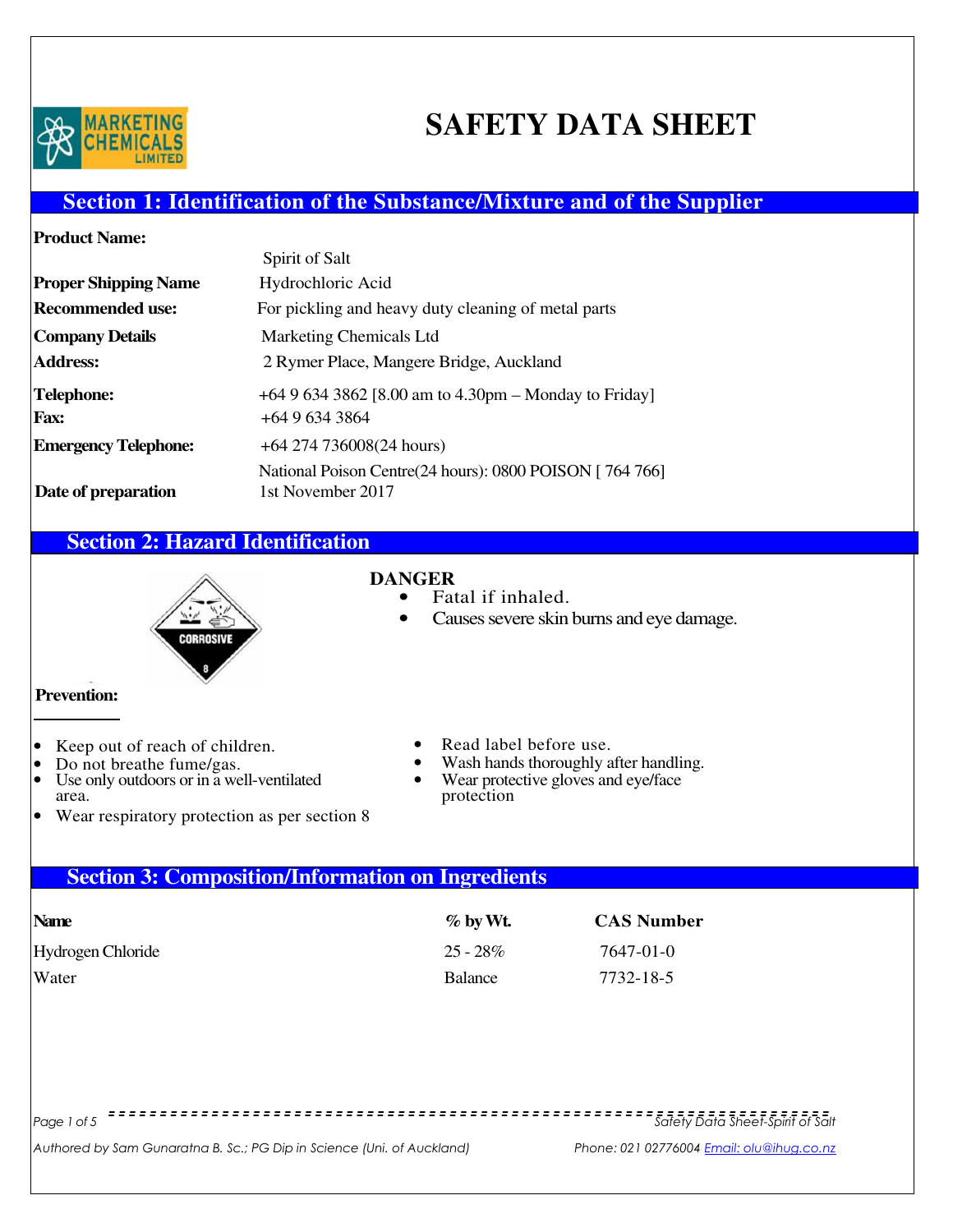# **Section 4: First Aid Measures**

| <b>Eyes:</b>                               | 15 minutes with fresh running water.                                                                 | Immediately hold the eyes open and wash continuously for at least                                                                                                                                                                                                                                               |
|--------------------------------------------|------------------------------------------------------------------------------------------------------|-----------------------------------------------------------------------------------------------------------------------------------------------------------------------------------------------------------------------------------------------------------------------------------------------------------------|
|                                            | $\bullet$                                                                                            | Ensure complete irrigation of the eye by keeping eyelids apart and away from eye and<br>moving the eyelids by occasionally lifting the upper and lower lids.                                                                                                                                                    |
|                                            | Transport to hospital or doctor without delay.<br>٠                                                  |                                                                                                                                                                                                                                                                                                                 |
|                                            | ٠<br>personnel.                                                                                      | Removal of contact lenses after an eye injury should only beundertaken by skilled                                                                                                                                                                                                                               |
| Skin:                                      | Immediately flush body and clothes with large amounts of water,<br>using safety shower if available. |                                                                                                                                                                                                                                                                                                                 |
|                                            | $\bullet$                                                                                            | Quickly remove all contaminated clothing, including footwear.                                                                                                                                                                                                                                                   |
|                                            |                                                                                                      | Wash affected areas with water (and soap if available) for at least 15 minutes.                                                                                                                                                                                                                                 |
|                                            | Transport to hospital, or doctor.                                                                    |                                                                                                                                                                                                                                                                                                                 |
|                                            | <b>Ingestion:</b><br>Rinse mouth                                                                     |                                                                                                                                                                                                                                                                                                                 |
|                                            | out with plenty of water.                                                                            |                                                                                                                                                                                                                                                                                                                 |
| <b>Inhalation:</b>                         | If fumes or combustion products are inhaled: Remove to fresh air.                                    |                                                                                                                                                                                                                                                                                                                 |
|                                            | Lay patient down. Keep warm and rested.                                                              |                                                                                                                                                                                                                                                                                                                 |
|                                            | $\bullet$<br>CPR if necessary.                                                                       | If breathing is shallow or has stopped, ensure clear airway and apply resuscitation, preferably<br>with a demand valve resuscitator, bag-valve mask device, or pocket mask as trained. Perform                                                                                                                  |
|                                            | Transport to hospital, or doctor.                                                                    |                                                                                                                                                                                                                                                                                                                 |
|                                            | For Further Information Telephone (24 Hours) The National Poison Centre: 0800 Poison [764 766]       |                                                                                                                                                                                                                                                                                                                 |
| Fire                                       | Extreme heat or contact with metals can release flammable hydrogen<br>gas.                           |                                                                                                                                                                                                                                                                                                                 |
| <b>Explosion</b>                           | Not considered to be an explosion hazard.                                                            |                                                                                                                                                                                                                                                                                                                 |
| <b>Extinguishing Media:</b>                | Use water spray. Neutralize with soda ash or slaked lime.                                            |                                                                                                                                                                                                                                                                                                                 |
| <b>Fire Fighting Instructions:</b>         | In the event of a fire, wear full protective clothing and NIOSH-approved<br>is out.                  | self-contained breathing apparatus with full facepiece operated in the pressure demand or other<br>positive pressure mode. Structural firefighter's protective clothing is ineffective for fires involving<br>hydrochloric acid. Stay away from ends of tanks. Cool tanks with water spray until wellafter fire |
| <b>Unusual Fire and Explosion Hazards:</b> |                                                                                                      |                                                                                                                                                                                                                                                                                                                 |
|                                            |                                                                                                      |                                                                                                                                                                                                                                                                                                                 |
|                                            |                                                                                                      |                                                                                                                                                                                                                                                                                                                 |
|                                            |                                                                                                      |                                                                                                                                                                                                                                                                                                                 |
|                                            |                                                                                                      |                                                                                                                                                                                                                                                                                                                 |
| Page 2 of 5                                |                                                                                                      | Safety Data Sheet-Spirit of Salt                                                                                                                                                                                                                                                                                |
|                                            | Authored by Sam Gunaratna B. Sc.; PG Dip in Science (Uni. of Auckland)                               | Phone: 021 02776004 Email: olu@ihug.co.nz                                                                                                                                                                                                                                                                       |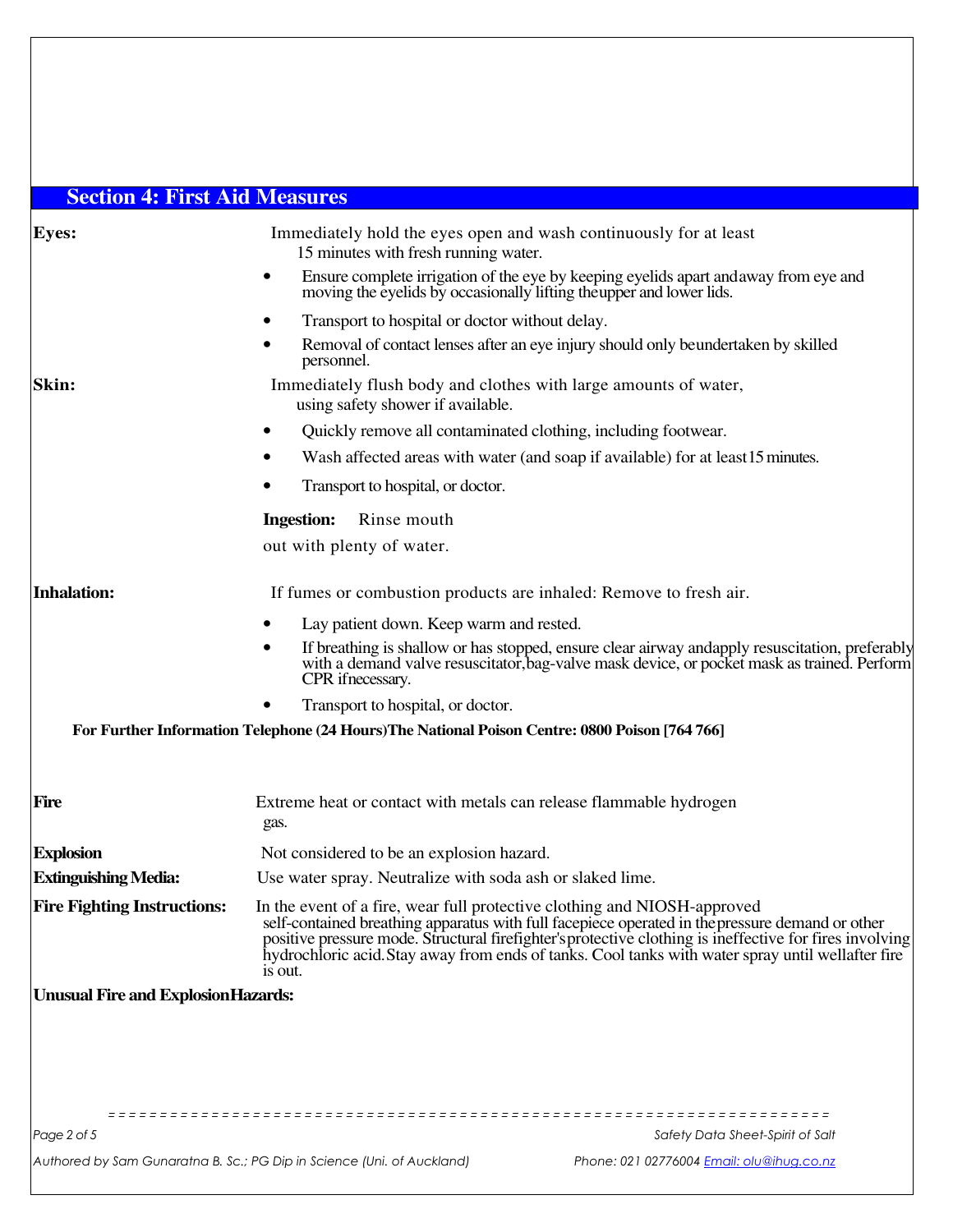#### **Section 6: Accidental Release Measures**

Ventilate area of leak or spill. Wear appropriate personal protective equipment as specified in Section 8.Isolate hazard area. Keep unnecessary and unprotected personnel from entering. Contain and recoverliquid when possible. Neutralize with alkaline material (soda ash, lime), then absorb with an inertmaterial (e. g., vermiculite, dry sand, earth), and place in a chemical waste container. Do not usecombustible materials, such as saw dust. Do not flush to sewer!

#### **Section 7: Handling And Storage**

Store in a cool, dry, ventilated storage area with acid resistant floors and good drainage. Protect fromphysical damage. Keep out of direct sunlight and away from heat, water, and incompatible materials. Donot wash out container and use it for other purposes. When diluting, the acid should always be addedslowly to water and in small amounts. Never use hot water and never add water to the acid. Water added to acid can cause uncontrolled boiling and splashing. When opening metal containers, use non-sparkingtools because of the possibility of hydrogen gas being present. Containers of this material may behazardous when empty since they retain product residues (vapors, liquid); observe all warnings and precautions listed for the product.

#### **Section 8: Exposure Controls/Personal Protection**

| <b>Engineering Controls:</b>   | A system of local and/or general exhaust is recommended to keep<br>employee exposures below the Airborne Exposure Limits. Local exhaust ventilation is generally<br>preferred because it can control the emissions of the contaminant at its source, preventing<br>dispersion of it into the general work area.                                                                                                        |
|--------------------------------|------------------------------------------------------------------------------------------------------------------------------------------------------------------------------------------------------------------------------------------------------------------------------------------------------------------------------------------------------------------------------------------------------------------------|
| <b>Eye / Face Protection:</b>  | Use chemical safety goggles and/or a full face shield where splashing is<br>possible. Maintain eye wash fountain and quick-drench facilities inwork area.                                                                                                                                                                                                                                                              |
| <b>Body Protection:</b>        | Rubber or neoprene gloves and additional protection including<br>impervious boots, apron, or coveralls, as needed in areas of unusual exposure to prevent skin<br>contact.                                                                                                                                                                                                                                             |
| <b>Respiratory Protection:</b> | If the exposure limit is exceeded, a full facepiece respirator with an acid<br>gas cartridge may be worn up to 50 times the exposure limit or the maximum use concentration<br>specified by the appropriate regulatory agency or respirator supplier, whichever is lowest. For<br>emergencies orinstances where the exposure levels are not known, use a full-facepiece<br>positive-pressure, air-supplied respirator. |
| <b>Exposure Limits:</b>        | - OSHA Permissible Exposure Limit (PEL): 5 ppm (Ceiling)                                                                                                                                                                                                                                                                                                                                                               |
|                                | - ACGIH Threshold Limit Value (TLV):2 ppm (Ceiling)                                                                                                                                                                                                                                                                                                                                                                    |
|                                | Not classifiable as a human carcinogen                                                                                                                                                                                                                                                                                                                                                                                 |
| Appearance                     | Colorless, fuming liquid.                                                                                                                                                                                                                                                                                                                                                                                              |
| Odour                          | Pungent odor of hydrogen chloride.                                                                                                                                                                                                                                                                                                                                                                                     |
| <b>Specific Gravity</b>        | 1.18                                                                                                                                                                                                                                                                                                                                                                                                                   |
| Vapour Pressure (mm Hg)        | 190 @ 25C                                                                                                                                                                                                                                                                                                                                                                                                              |
|                                |                                                                                                                                                                                                                                                                                                                                                                                                                        |
|                                |                                                                                                                                                                                                                                                                                                                                                                                                                        |
|                                |                                                                                                                                                                                                                                                                                                                                                                                                                        |
|                                |                                                                                                                                                                                                                                                                                                                                                                                                                        |
|                                |                                                                                                                                                                                                                                                                                                                                                                                                                        |

Authored by Sam Gunaratna B. Sc.; PG Dip in Science (Uni. of Auckland) Phone: 021 02776004 <u>Email: olu@ihug.co.nz</u>

Page 3 of 5 Safety Data Sheet-Spirit of Salt Safety Data Sheet-Spirit of Salt Safety Data Sheet-Spirit of Salt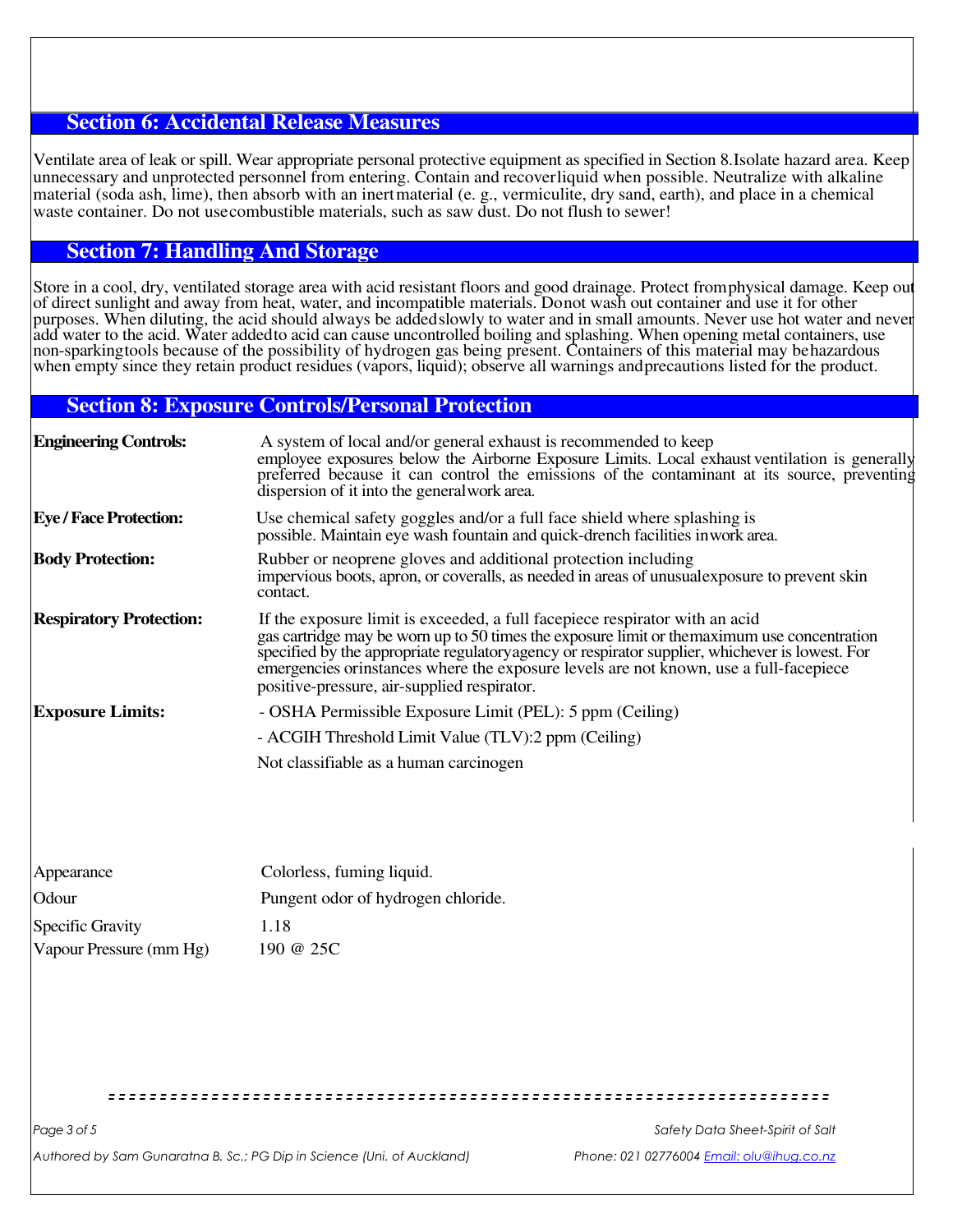| Vapour Density                                                                    | Not available                                                                                                                                                                                                                                                                                                      |
|-----------------------------------------------------------------------------------|--------------------------------------------------------------------------------------------------------------------------------------------------------------------------------------------------------------------------------------------------------------------------------------------------------------------|
| Solubility in water                                                               | Infinite in water with slight evolution of heat.                                                                                                                                                                                                                                                                   |
| % Volatiles                                                                       | 100                                                                                                                                                                                                                                                                                                                |
| <b>Evaporation Rate</b>                                                           | Not available                                                                                                                                                                                                                                                                                                      |
| pH                                                                                | For HCL solutions: 0.1 (1.0 N), 1.1 (0.1 N), 2.02 (0.01 N)                                                                                                                                                                                                                                                         |
|                                                                                   |                                                                                                                                                                                                                                                                                                                    |
| <b>Stability of the Substance:</b>                                                | Stable under ordinary conditions of use and storage. Containers may<br>burst when heated.                                                                                                                                                                                                                          |
| <b>Conditions to avoid:</b>                                                       | Heat, direct sunlight.                                                                                                                                                                                                                                                                                             |
| <b>Materials to avoid:</b>                                                        | A strong mineral acid, concentrated hydrochloric acid is incompatible.<br>with many substances and highly reactive with strong bases, metals, metal oxides, hydroxides,<br>amines, carbonates and other alkaline materials. Incompatible with materials such as cyanides,<br>sulfides, sulfites, and formaldehyde. |
| <b>Hazardous Decomposition</b><br><b>Products:</b>                                | When heated to decomposition, emits toxic hydrogen chloride fumes<br>and will react with water or steam to produce heat and toxic and<br>corrosive fumes. Thermal oxidative decomposition produces toxic<br>chlorine fumes and explosive hydrogen gas.                                                             |
| <b>Conditions Contributing to</b><br><b>Hazardous Polymerization</b>              | Will not occur.                                                                                                                                                                                                                                                                                                    |
| <b>Eyes:</b>                                                                      | <b>SPECIES:</b><br><b>RESULT: Corrosive</b>                                                                                                                                                                                                                                                                        |
| Skin:                                                                             | <b>SPECIES:</b>                                                                                                                                                                                                                                                                                                    |
|                                                                                   | RESULT: Corrosive; UN CLASS: 8 PG II                                                                                                                                                                                                                                                                               |
| <b>Ingestion:</b>                                                                 | SPECIES: Rat ; ENDPOINT: LD50<br>VALUE: 700 mg/kg                                                                                                                                                                                                                                                                  |
| Inhalation:                                                                       | Inhalation Form: ;SPECIES: Mouse; ENDPOINT: LC50                                                                                                                                                                                                                                                                   |
|                                                                                   | VALUE: 3.2 mg/l                                                                                                                                                                                                                                                                                                    |
| SPECIES: Lepomis macrochirus (Fish, fresh water)<br>TYPE OF EXPOSURE: Semistatic. | RESULT: The LC50 (24h, 48h and 96h) for HCl was between pH 3.5 and 3.25.                                                                                                                                                                                                                                           |
|                                                                                   |                                                                                                                                                                                                                                                                                                                    |
| SPECIES: Daphnia magna (Crustacea)                                                | TYPE OF EXPOSURE:;DURATION: 72 hr;ENDPOINT: LC80;VALUE: 56 mg/l                                                                                                                                                                                                                                                    |
|                                                                                   | SPECIES: Rat ; ENDPOINT: LD50 ; VALUE: 700 mg/kg bw                                                                                                                                                                                                                                                                |
|                                                                                   |                                                                                                                                                                                                                                                                                                                    |
| Page 4 of 5                                                                       | Safety Data Sheet-Spirit of Salt                                                                                                                                                                                                                                                                                   |
|                                                                                   |                                                                                                                                                                                                                                                                                                                    |

Authored by Sam Gunaratna B. Sc.; PG Dip in Science (Uni. of Auckland) Phone: 021 02776004 Email: olu@ihug.co.nz